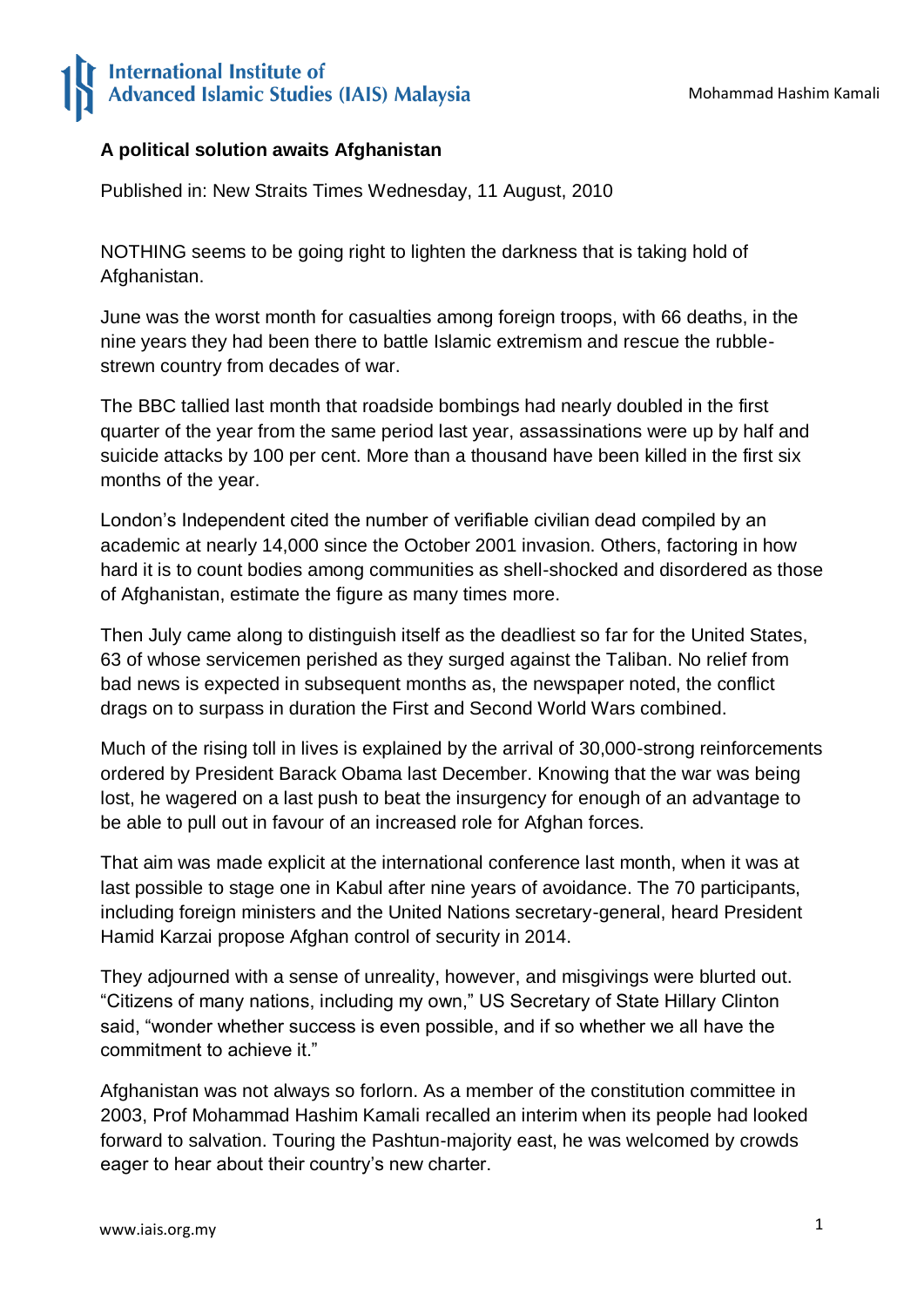## **International Institute of Advanced Islamic Studies (IAIS) Malaysia**

"We were advised by Unama (UN Assistance Mission in Afghanistan) not to go too far, not to have too many big meetings," he said. "But we encountered not a single incident of violence to the extent that we were convinced we were safer without the police escort."

According to Kamali, who heads the International Institute of Advanced Islamic Studies in Kuala Lumpur and hails from Nangarhar province, the Taliban's re-infiltration of its heartlands in the south and east had been accomplished by default. The Karzai government had not made its presence felt and was on its way to wasting a historic opportunity to break Afghanistan's condition of endless war.

There is plenty of blame to go round. In a paper in January, Anders Fänge of the Afghanistan Analysts Network encapsulated what doctors would call a "failure cascade".

"The most fundamental problem in the present conflict lies with the Afghan government and its international allies, the lack of state services and justice in rural areas, corruption, absence of local governance structures, high rates of unemployment, the appalling lack of coordination and, to quite an extent, the dismal performance of the international assistance community," he said.

Kamali added another dimension: the sudden visibility of al-Qaeda-hunting commandoes and drones in places like Konar province on the eastern border, where they had never been seen before. The WikiLeaks disclosure last month of thousands of field reports showed how early support for foreign intervention could have turned into widespread opposition.

The talibs, heirs of the anti-Soviet mujahidin, are adept at guerilla warfare — in its combat, and the terror tactics and exploitation of grievance with which cover is obtained from an oppressed population. If there is one thing to be learnt from the decade-long Russian occupation, it is that a determined band of warriors with knowledge of the territory can bog down the might of a superpower.

That may be happening already. The International Security Assistance Force (Isaf) reckons there may be up to 36,000 anti-government fighters capable of sustaining themselves indefinitely. Ranged against them are almost 10 times as many foreign troops and Afghan army and police personnel.

With such long odds, it is unlikely that the Taliban can be defeated, leaving only the option of a political settlement.

"The great majority of experts and observers as well as the politicians and military seem to agree that there is no military solution to the situation," Fänge said.

Kamali recommended a credible exit plan for foreign troops at the same time as the convening of a loya jirga or conclave of elders with the participation of the Taliban.